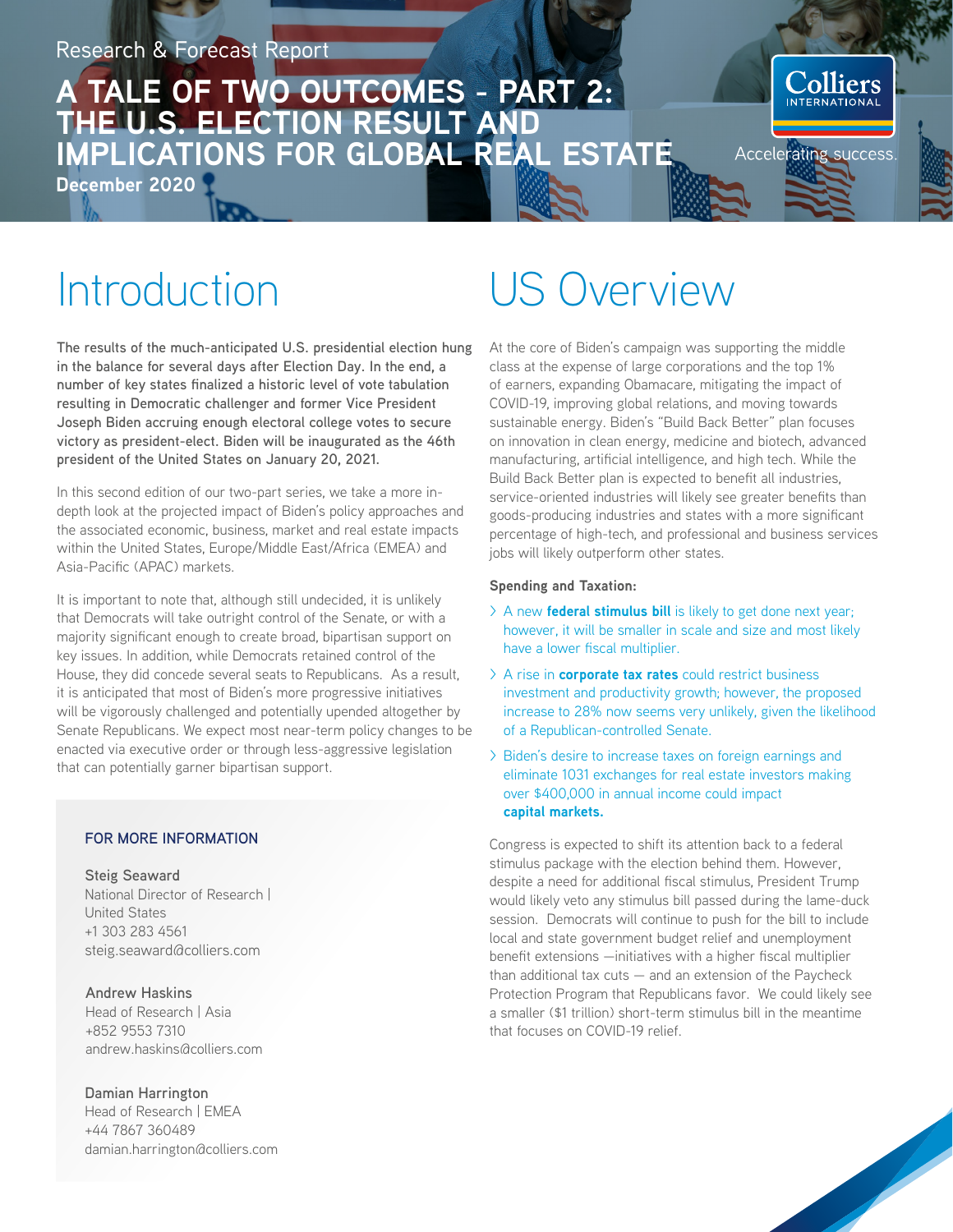## TALE OF TWO OUTCOMES - PART 2: **THE U.S. ELECTION RESULT AND IMPLICATIONS FOR GLOBAL REAL ESTATE**

**December 2020**

Biden is proposing a \$7 trillion spending blueprint and looks to increase federal revenues by \$4 trillion via tax increases on the top 1% and raising the corporate tax rate from 21% to 28%. His Emergency Action Plan to Save the Economy proposal echoes several CARES Act initiatives such as increased unemployment benefits, additional stimulus payments, support for small businesses, emergency sick leave and fiscal support for struggling states.

Biden is not anticipated to push to raise the tax burden until the economy exhibits more strength. Yet it stands to reason that the biggest benefactor industries of the 2017 Tax Cuts and Jobs Act (TCJA), could see the most significant increase in tax burdens – notably real estate, along with manufacturing and mining. However, it is expected that a Republican-led Senate will push back on widesweeping TCJA rollbacks and would nix the idea of eliminating 1031 exchanges for investors making over \$400,000 in annual income.

#### **Historic US Tax Rate**



Source: Tax Policy Center

#### **International Trade**

> While the **move towards deglobalization** would spur U.S. production, it is likely to be at the expense of lower revenue to U.S. manufacturers.

**olliers** 

Accelerating

> With a greater emphasis on local manufacturing, **demand for industrial space** will increase; however, escalated trade tensions could have a negative impact on industrial space in port markets.

Biden's international trade approach looks to repair relationships with allies and apply pressure on China through a unified front. It is expected that the U.S. would mend its relationship with the World Trade Organization and seek to gain China's adherence to international trade laws. The Biden campaign vowed to earmark \$400 billion as part of its "Buy America" plan to spur U.S. manufacturing investment. Although Biden has indicated that he would not be quick to lift tariffs with China, he believes that agricultural tariffs should be lifted first.

#### **Immigration**

- > A **relaxed immigration policy** will apply downward pressure on labor costs and foster growth. The retail and industrial sectors stand to gain the most from loosened restrictions.
- > Over the last five years, **labor constraints** have hindered businesses from growing and have caused wages to rise.



**Annual Number of New Lawful Permanent Residents in US 1900 - 2019**

Source: Migration Policy Institute

Throughout the presidential campaign, Biden has indicated that he would seek to reverse the majority of President Trump's immigration policies and create a path to citizenship, reinstating DACA (Deferred Action on Childhood Arrivals), and shifting border wall construction funding. Under Biden's plan, net migration would be expected to return to the Obama administration levels, thereby expanding the labor force and boosting GDP.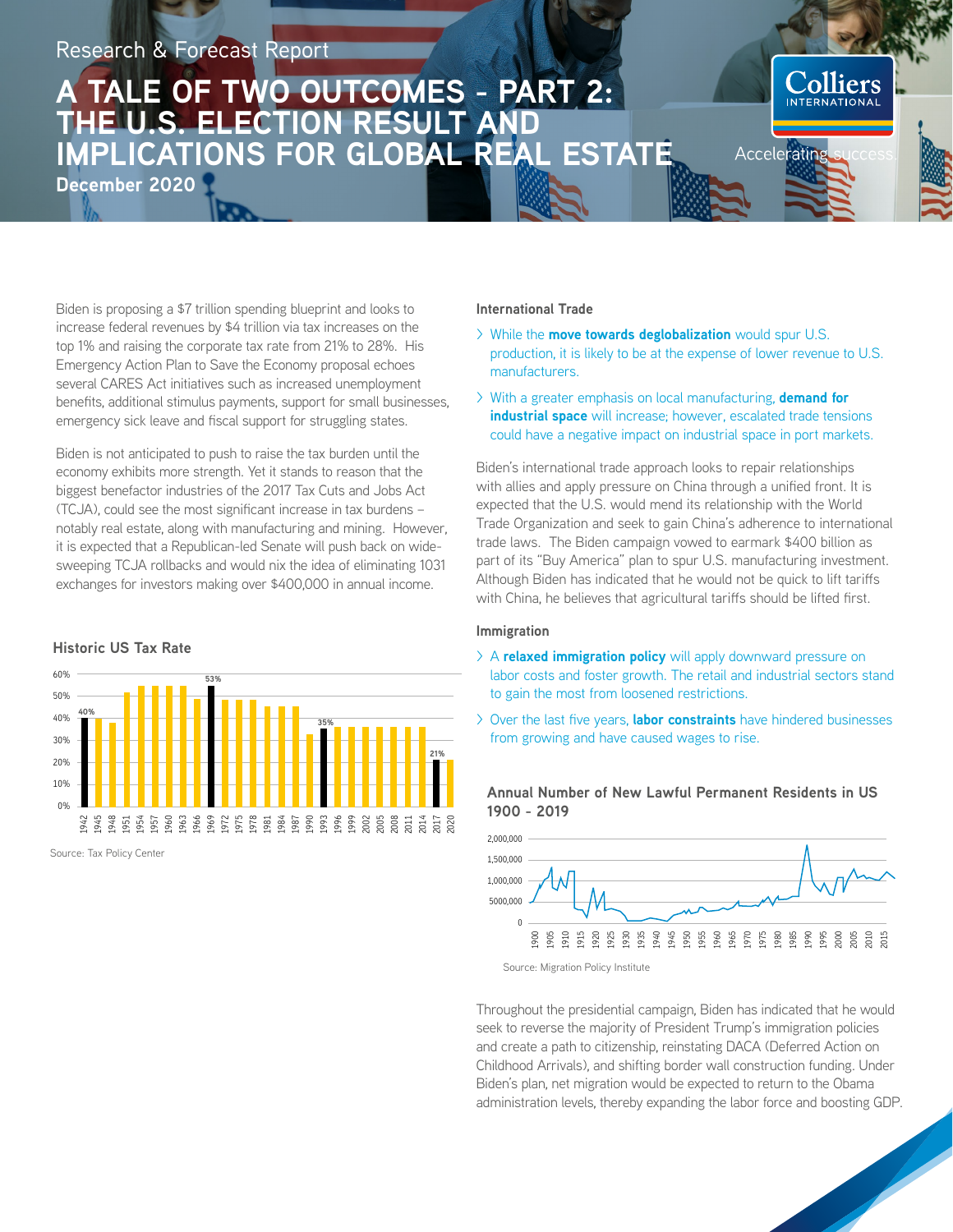## TALE OF TWO OUTCOMES - PART 2: **THE U.S. ELECTION RESULT AND IMPLICATIONS FOR GLOBAL REAL ESTATE**

**December 2020**



#### **Energy and Climate Change**

> Biden environmental policies may result in increased costs to comply with **tighter governmental regulations.**  New developments would seek to incorporate these new environmental standards, thereby increasing construction costs. Meanwhile, landlords of existing buildings could experience **substantial retrofitting expenses.** 

Biden seeks to re-commit to the Paris Agreement, rescind Trump's de-regulations, end federal subsidies for the oil and gas industry and inject \$2 trillion into clean energy measures to achieve netzero greenhouse gas emissions by 2050. However, without full congressional control, significant infrastructure spending under Biden's lighter version of the far-reaching Green New Deal proposal could be in jeopardy. Despite a lack of Senate support, Biden could begin to reverse Trump's 125+ deregulatory moves, tighten regulations on oil and gas development on public land, and implore the Environmental Protection Agency to implement stricter standards.

#### **COVID-19 and Health Care**

- > The recent surge in COVID-19 cases has prompted local municipalities to **tighten their return to work restrictions.**
- > Rising health care costs will **impact wage decisions** in the form of lower wages, increased premiums, and higher out-of-pocket costs.
- > The pandemic has drawn public attention to the **life sciences sector,** and this asset class is expected to flourish, translating into increased demand for lab space. A continuation of the CDC (Center for Disease Control) eviction moratorium set to expire in December will negatively impact many tenants.

Biden will seek to expand coverage for the Affordable Care Act and augment the program, a plan that is expected to meet strong resistance from Republicans. Biden is open to the idea of purchasing drugs from other countries as well as allowing Medicare to negotiate directly with pharmaceutical firms.

Biden's pandemic plan seeks to coordinate efforts at a national level and substantially ramp up testing and tracing efforts. A national mask mandate could increase compliance responsibilities for property managers. Part of Biden's Build Back Better plan is to pursue innovations and advancements in medicine and biotech. This should foster more tech integration into biosciences and healthcare and increase demand for life science projects throughout the country.



#### **New COVID-19 cases by country | Two ways of reading the infection rates**

**New positive cases per day A new case every … second/minute**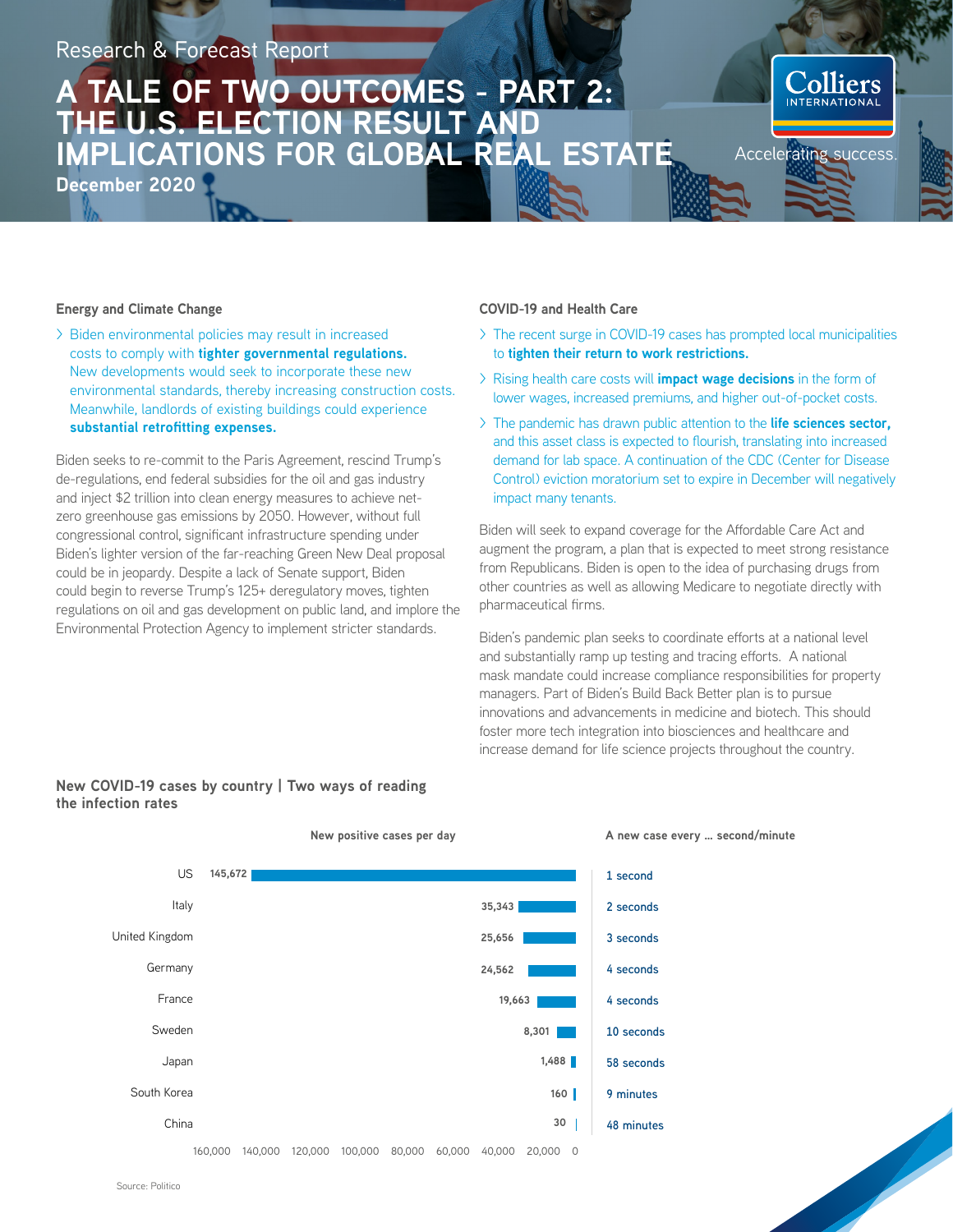## **A TALE OF TWO OUTCOMES - PART 2: THE U.S. ELECTION RESULT AND IMPLICATIONS FOR GLOBAL REAL ESTATE**

**December 2020**

## APAC Overview

### Trade policy and climate change – implications for APAC

- > U.S.-China trade tensions will potentially ease over time, as Biden is expected to be more willing to lift tariffs in exchange for **cooperation on climate change** – a policy agenda which China shares.
- > Under Biden, the prospect of a **gradual easing of trade tensions** should improve foreign as well as domestic business confidence in most APAC markets in the long run, including China.

The most obvious implications of the U.S. presidential election for APAC lie in trade relations, notably regarding China, the largest economy in the region and the second-largest globally after the U.S. President-elect Biden is by no means a pure free trader, as evidenced by his "Buy America" plan, which allocates \$400 billion for government purchases of U.S.-made goods. Biden has also said that he will not negotiate any trade agreements until significant investments in U.S. manufacturing have been made.

Nevertheless, Biden has pledged to repair relations with traditional allies in order to work jointly to pressure China to change its trade policies. Oxford Economics expects that Biden will lift tariffs on products like steel and aluminum imported from countries other than China early in his first term<sup>1</sup>. Threats of tariffs against perceived allies in the APAC region such as Japan and India will presumably disappear quickly under Biden. Most tariffs on Chinese goods may remain, but Biden has said he will quickly lift tariffs on agricultural products.

<sup>1</sup> See Research Briefing (U.S.): How Trump and Biden differ (or don't) on key policies by Oxford Economics (October 21st 2020).

China is rebounding strongly from the COVID-19 recession (see table below), and so we assume that the tangible impact on economic growth of the U.S. tariffs that remain will be limited. Over time, the prospect of a general easing of trade tensions should improve foreign and domestic business confidence in most markets in the region, including China.

| Real G.D.P. growth forecasts by APAC market |         |         |       |       |
|---------------------------------------------|---------|---------|-------|-------|
| <b>COUNTRY</b>                              | 2019F   | 2020F   | 2021F | 2022F |
| China                                       | 6.1%    | 2.0%    | 7.8%  | 5.0%  |
| Japan                                       | 0.7%    | $-5.6%$ | 2.7%  | 2.5%  |
| India                                       | 4.9%    | $-8.2%$ | 9.1%  | 5.5%  |
| South Korea                                 | 2.0%    | $-1.0%$ | 2.9%  | 3.2%  |
| Australia                                   | 1.8%    | $-3.1%$ | 2.4%  | 2.7%  |
| Hong Kong S.A.R. <sup>1</sup>               | $-1.2%$ | $-5.8%$ | 4.4%  | 3.4%  |
| Singapore                                   | 0.7%    | $-6.0%$ | 5.6%  | 4.3%  |
| New Zealand                                 | 2.3%    | $-5.1%$ | 6.3%  | 3.7%  |

**Accelerating success** 

Source: Oxford Economics (most recent forecasts)

<sup>1</sup> Special Administrative Region [of the People's Republic of China]

Looking further ahead, Biden has an ambitious climate policy agenda that sets 2050 as a deadline for the U.S. to achieve netzero greenhouse gas emissions. Oxford Economics argues that Biden's trade and climate policies would be closely intertwined and that he might use tariffs as both an incentive and a threat towards other nations. Over time, Biden might therefore continue to lift tariffs on Chinese goods to secure cooperation on global climate policy.

Importantly, China shares Biden's goal of acting over climate change. In a speech to the U.N. General Assembly in late September 2020, Chinese President Xi Jinping declared his country's aim "to have CO2 emissions peak before 2030 and achieve carbon neutrality before 2060" 1. This was the first time that the Chinese government had adopted a domestic long-term goal for greenhouse gas emissions.

<sup>1</sup> See, for example, https://www.eastasiaforum.org/2020/10/26/ xi-jinpings-pledge-will-china-be-carbon-neutral-by-2060/.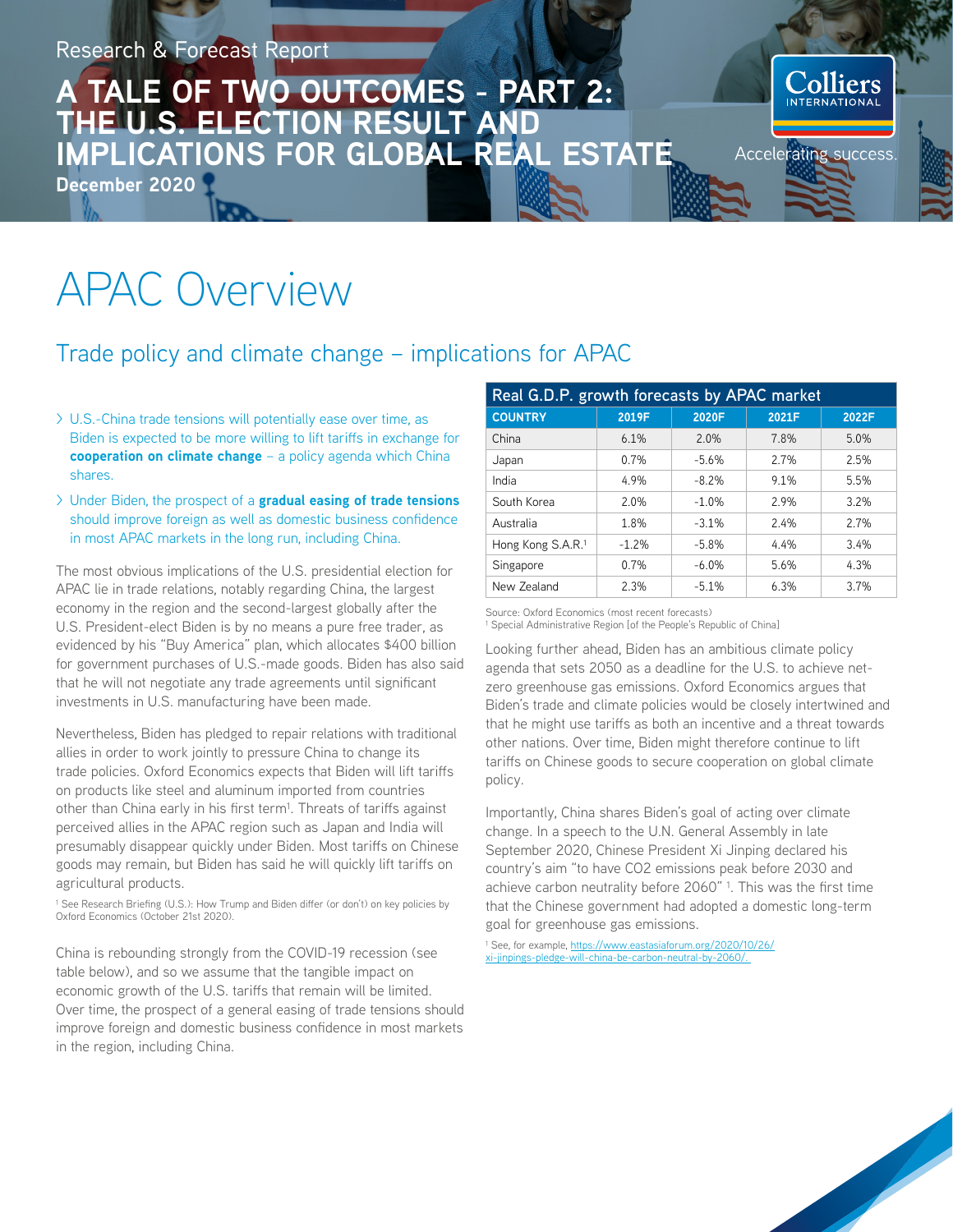## **A TALE OF TWO OUTCOMES - PART 2: THE U.S. ELECTION RESULT AND IMPLICATIONS FOR GLOBAL REAL ESTATE**

**December 2020**

# **Solliers** Accelerating success

## Multinational Company (MNC) Presence in Greater China/APAC

- > Signs that large MNCs are considering relocating away from China are minimal. With Biden, we expect most MNCs to **maintain their presence**, given high long-run growth prospects.
- > We have seen **big industrial groups "reshore" some production or adopt a "China + 1"** strategy with a supplementary presence in another country. This trend may persist, boosting demand for industrial and office space in markets like India, Vietnam, Taiwan and Japan. However, with Biden likely to moderate the U.S. approach to trade with China, the trend is unlikely to speed up.
- > There is a question about **South Korea's potential to attract investment** by foreign enterprises under Biden. Continued détente ought to attract greater investment to South Korea, and Biden will hopefully assign the same importance to relations between the two Koreas as Trump. Biden has already pledged to keep pressing for denuclearization and a unified Korean peninsula.

[In our report of August 2019, Specter of Long Trade War Looms Over](https://www2.colliers.com/en-XA/Research/Specter-of-long-trade-war-looms-over-property)  Property, we argued that deteriorating U.S.-China trade relations would reduce confidence among MNC occupiers of office and industrial property in greater China. Trade tensions have moderated since that time, as the U.S. lifted tariffs as part of its Phase One agreement with China. This easing of tensions, coupled with China's rapid recovery from the COVID-19 recession, explains why, so far, there has been very little sign that U.S. groups or other large foreign enterprises are considering relocating away from greater China.

However, there has been evidence of large enterprises "reshoring" some industrial production to other markets, both developed and emerging. For example, we have noted a boost to demand for office space and industrial facilities in Taiwan resulting from reshoring of manufacturing<sup>1</sup>. Certain large industrial groups seem to have adopted a "China + 1" strategy with supplementary production operations in another market. One example is Foxconn, the Taiwanbased manufacturer of Apple's iPhone, which in July was reported to be planning to invest US\$1 billion to expand iPhone production in southern India as well as China². Moreover, there were numerous reports over the summer that the Japanese government (headed then by Prime Minister Abe) had decided to subsidize partial relocation of production out of China by 87 Japanese companies, with operations shifting either to south-east Asia or back to Japan<sup>3</sup>.

For reasons of business strategy, we expect the trend for MNCs to pursue a "China + 1" strategy to persist. However, with the U.S. approach to trade policy likely to be less confrontational under Biden, the trend away from China is unlikely to accelerate. On the contrary, we think more MNC occupiers in China will look beyond near-term tensions, and concentrate on the market's long-run growth prospects.

Prospects for Hong Kong S.A.R. should also improve. We estimate multinational occupancy of Grade A office space in the city at 60%, the highest level in greater China. China's decision to draft new security laws for Hong Kong, and the U.S. decision under Trump to revoke trade and visa privileges in response, have raised questions about its role as a commercial center. However, these questions look less likely to intensify now, and we suspect that most MNCs will choose to stay put in the city rather than relocate.

<sup>1</sup> See our report on Hong Kong S.A.R., Property Market Can Withstand Recent Waves, of June 10th 2020.

There is an interesting question about investment in South Korea by foreign MNCs under Biden. The South Korean authorities have been promoting the country as a location for the Asian headquarters of financial groups, citing large and stable financial markets and growing strength in asset management and fintech<sup>1</sup>. However, foreign investment in South Korea has been held back for decades by concerns about unpredictable, nuclear-armed North Korea, the border with which lies only 35 miles from Seoul. President Trump has achieved greater détente on the Korean peninsula through direct engagement with Kim Jong-un, Supreme Leader of the North. Continued détente ought to boost investment in South Korea, and it is to be hoped that Biden will assign the same importance to relations between the two Koreas as Trump, even if his approach is likely to be more conventional. It is encouraging that Biden found time during his election campaign to write a special piece for a South Korean media agency, in which he pledged to keep pressing for denuclearization and unification on the Korean peninsula².

<sup>1</sup> See our rep[ort Korean Opportunities for Global Financial Occupiers, of](https://www2.colliers.com/en-KR/Research/2020-Sep-Korea-Radar-KOREAN-OPPORTUNITIES-FOR-GLOBAL-FINANCIAL-OCCUPIERS-English-ver) September 18th 2020. <sup>2</sup> Se[e Special contribution by U.S. Democratic presidential candidate Joe Biden](https://en.yna.co.kr/view/AEN20201030000500325) in Yonhap News, October 30th 2020.

<sup>&</sup>lt;sup>1</sup> See, in particular, our report New Policy Focus on South Taiwan and Industrial Upgrading to [Create Investment Opportunities](https://www2.colliers.com/en-TW/Research/20200318-Colliers-Radar-New-Policy-Focus-on-South-Taiwan-and-Industrial-Upgrading) (March 18th 2020). ² S[ee https://www.reuters.com/article/](https://www.reuters.com/article/us-foxconn-india-apple-exclusive-idUSKBN24B2GH) [us-foxconn-india-apple-exclusive-idUSKBN24B2GH. ³](https://www.reuters.com/article/us-foxconn-india-apple-exclusive-idUSKBN24B2GH) Se[e https://asia.nikkei.com/Economy/](https://asia.nikkei.com/Economy/Japan-reveals-87-projects-eligible-for-China-exit-subsidies) [Japan-reveals-87-projects-eligible-for-China-exit-subsidies.](https://asia.nikkei.com/Economy/Japan-reveals-87-projects-eligible-for-China-exit-subsidies)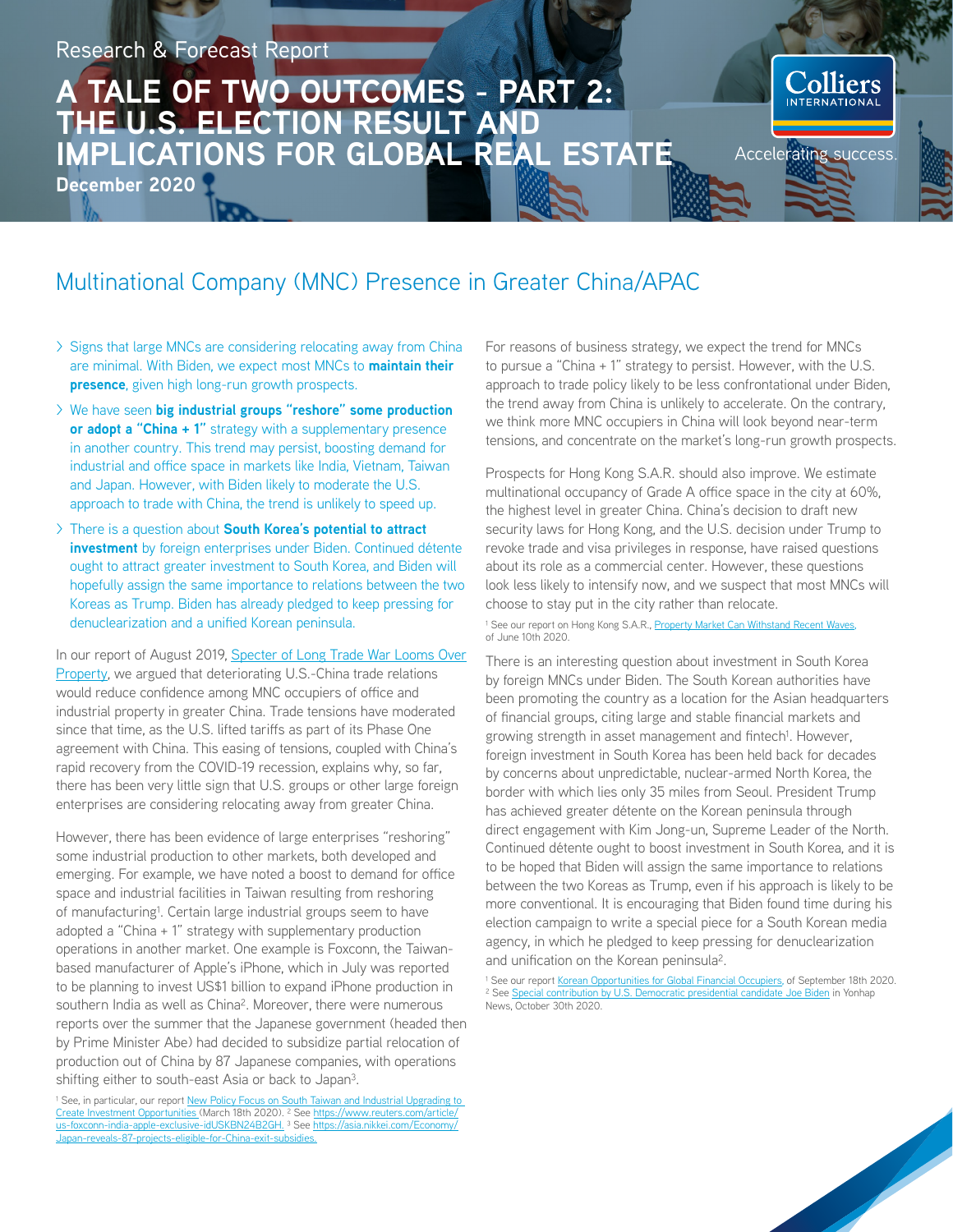## **A TALE OF TWO OUTCOMES - PART 2: THE U.S. ELECTION RESULT AND IMPLICATIONS FOR GLOBAL REAL ESTATE**

**December 2020**

## Property Investment, Currency Movements and Capital Flows

- > Likely fiscal stimulus under Biden may **depress the U.S. dollar** over time, while adding to upward pressures on the Chinese renminbi (aka yuan). This would reduce the competitiveness of U.S.-dollardomiciled funds in APAC, potentially restricting their activity to higher-yielding assets.
- > Chinese capital actively targeted other APAC markets over 2017 and early 2018 during a period of renminbi appreciation. If a Biden victory does add to upward pressure on the renminbi, Chinese capital will potentially start **targeting other APAC property markets** again, notably Hong Kong S.A.R., but also traditional destinations like Australia.
- > **Progress on climate change** will be a common policy agenda between China under President Xi and the U.S. under Biden, since both have proposed ambitious carbon neutrality targets.
- > **Energy efficiency and sustainability** will rise in importance in all aspects of property occupation and investment. If Biden's victory accelerates progress on climate change, the incentive for developers to adopt high "green" standards will grow. While this may push up retrofitting costs for building owners, investors are likely to assign a premium to buildings with such standards.

The appreciation of the Chinese renminbi against the U.S. dollar over 2020 has implications for capital flows and investment volumes in APAC real estate. Since the end of May, the renminbi has strengthened about 9% against the U.S. dollar to US\$/RMB6.58 (as of November 30th), its highest level since June 2018. Initially, the renminbi rose as the dollar declined; however, since early August, the renminbi has continued to rise while the dollar has been stable against a basket of currencies, suggesting that the trigger is renminbi strength rather than dollar weakness<sup>1</sup>.

<sup>1</sup> Research Briefing (China): Why there is more room for the renminbi to strengthen by Oxford Economics, October 26th 2020

The renminbi's strength also reflects the fact that China has not eased monetary policy as much as other countries, leaving its interest rates significantly higher. Higher rates make Chinese financial assets more attractive, driving capital inflows. Oxford Economics expects appreciation pressures on the renminbi to persist but ease in 2021, as economic recoveries in other major markets start to catch up with China.

Biden's victory in the presidential election may well depress the U.S. dollar over time, since he is more likely to try to push through a major fiscal stimulus program to help the U.S. recover from COVID-19. Biden's victory should also add to upward pressures on the Chinese

renminbi, since the trade war, which has weighed heavily on the renminbi over the past two years, is less likely to escalate again.

**`olliers** 

Accelerating success

For property markets, the chief implication of continued renminbi appreciation is that, if existing capital controls are eased, it should permit renewed investment in property assets elsewhere in APAC by Chinese developers and enterprises, since acquiring assets will be cheaper for them. There have already been signs of mainland Chinese demand returning to Hong Kong S.A.R. in recent months, [despite slow overall market momentum; see our report Mainland](https://www2.colliers.com/en-HK/Research/Mainland-Chinese-Demand-Creates-Opportunity-for-Hong-Kong-SAR-Real-Estate-Market)  Chinese demand to stimulate opportunities for Hong Kong S.A.R.'s real estate sector (August 26th) for details. Looking forward, it is reasonable to expect Chinese investors to spread their interest to the rest of the APAC region again, potentially renewing the acquisition drive that they made in 2017 and the first half of 2018 during an earlier period of renminbi appreciation.

Australia (especially Sydney and Melbourne) is a traditional target market for Chinese investors. While Australia's borders remain closed for the moment, ongoing easing of COVID-19 restrictions in the state of Victoria is encouraging. Over the medium to long term, we think that property investors and occupiers will continue to see Australia as a global safe haven, with high standards of hygiene and governance alike, as well as solid yields for investors.

Over time, we expect the importance of energy efficiency and sustainability to increase steadily in all aspects of property occupation and investment. Biden has stated that under his leadership the U.S. will rejoin the Paris accord and future agreements as part of an ambitious climate policy agenda. This sets 2050 as a deadline for the U.S. to achieve net-zero greenhouse gas emissions in line with the U.K. and the E.U. – and not very different from China's recently announced target year of 2060.

With Biden's victory set to accelerate global progress on climate change, the incentive for property developers to adopt high "green" standards and certifications will increase. This may cause substantial near-term retrofitting costs for owners of existing buildings. However, large occupiers may start to concentrate leasing in energy-efficient buildings, while property investors are likely to assign a premium to such assets given increasing attention to environmental, social and governance (ESG) considerations. While data centers are a very popular asset class in APAC due to surging data usage, from a sustainability perspective reducing their power consumption represents a long-run challenge.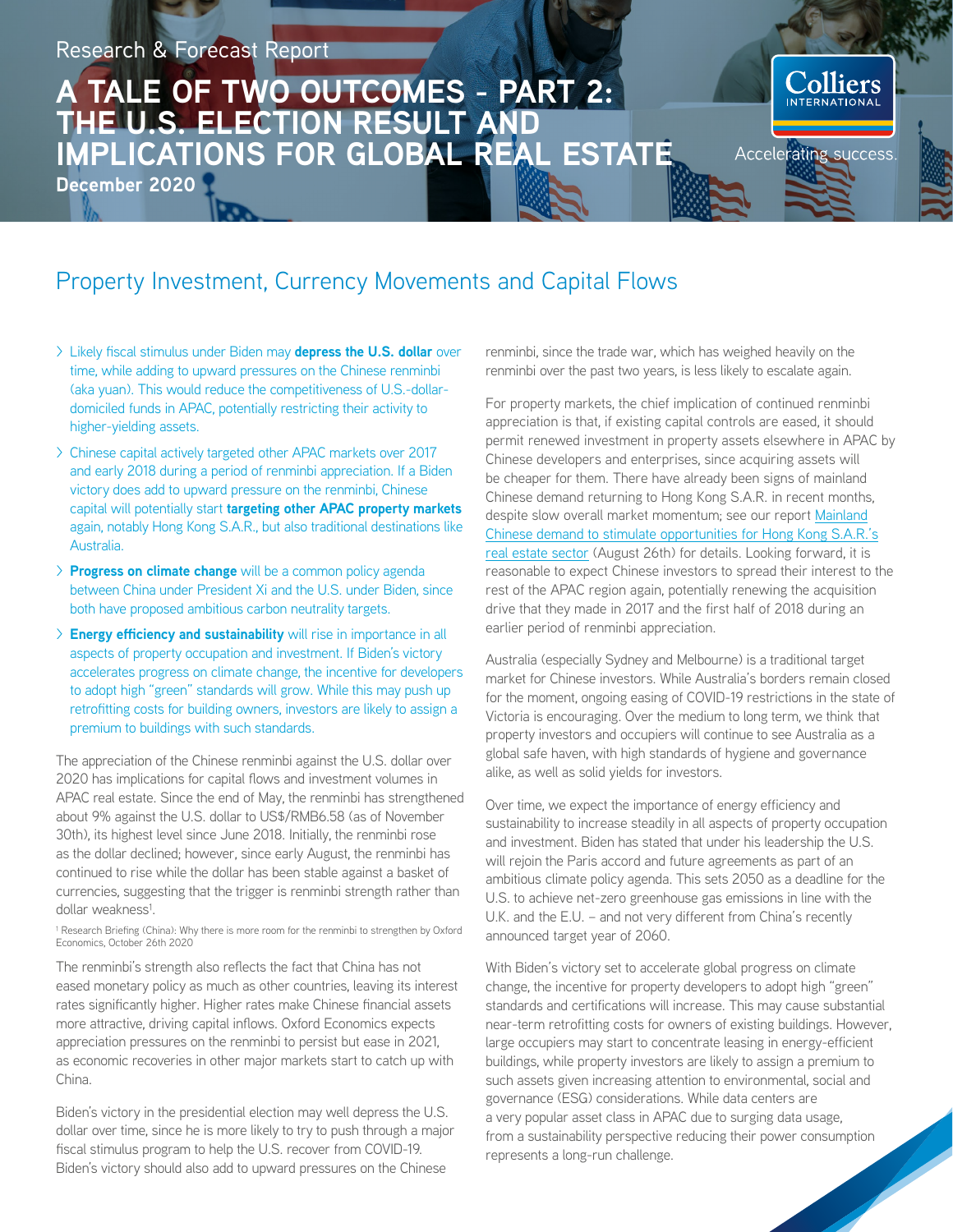## **A TALE OF TWO OUTCOMES - PART 2: THE U.S. ELECTION RESULT AND IMPLICATIONS FOR GLOBAL REAL ESTATE**

**December 2020**



**The geopolitical diversity of the EMEA region means that there are multiple economic and business permutations to consider in light of a new first term for President Biden and the Democratic party. There is a strong likelihood that the E.U. and national EEA (European Economic Area) governments will cooperate more openly with the United States under President Biden. Outside of the EEA, in Middle East, Africa, Russia and Turkey ongoing relationships will be more mixed.** 

#### NATO/Security Measures

> **Reparation of NATO and alliance relationships** should take much short-term economic and trade uncertainty off the agenda, yet renewed alliances are likely to come at an extra cost to European members. Europe needs to become much more independent and absorb the cost of its own security. This would come at the cost of higher taxes over the mid-term but enables the European region to develop better partnerships both West and East. Renewed Iran sanctions would be of much lower risk under a Biden presidency.

The official relationship between Britain, the E.U. and the U.S. continues to endure, given the long-standing military, diplomatic, and intelligence links that run deep into the fabric of these nations. With Biden winning the election, the U.S. will be more cooperative with the valued international organizations Britain and the E.U. are part of, such as the United Nations, WHO and NATO.

Biden's promise of a "summit of the democracies," and the importance of alliances as a route to leverage are at the heart of Biden's support for a D10, an expanded G7 of democracies. This is an idea that was first developed by Washington's Scowcroft Center in 2014 and is now frequently mentioned by Dominic Raab, the U.K. foreign secretary, as a possible new intelligence network. Also, divisions over Iran may become less stark under Biden as he has promised to re-engage with the nuclear deal, negating the pressure the U.K. may have faced to split from European allies or risk tougher U.S. sanctions.

#### International Trade & Corporate Expansion

> Under Biden, a first term in office will most likely see **tariffs diminish** as old alliances are repaired and reformed. However, if a large U.S. fiscal stimulus package paves the way for tax hikes, this could curtail U.S. demand for European exports. Equally, Biden's proposal to increase the corporate tax rate from 21% to 28% would be more harmful for U.S. than European earnings; **European corporates may have a stronger bounce back in earnings than their U.S. peers in 2021, limiting U.S. FDI into EMEA, but providing European companies with the opportunity to expand.**

**Solliers** 

Accelerating success

- > If Biden is able to enact change, a larger (\$2 billion) **fiscal stimulus will likely counteract a higher taxation and regulatory burden**, particularly for the U.S. consumer, limiting the impact on European export demand. **Reduced tariffs will support European import and export business, supporting and stabilizing demand for industrial real estate.** The Brexit trade agreement is of greater relevance, with the prospect for a more immediate impact on import/export flows between the U.K. and E.U.
- > If Biden gets to enact regulatory and tax changes, this could result in **weaker U.S. earnings short-term**, particularly for U.S. tech stock. Given the prevalence of the tech sector in European office markets, especially the fabled "FAMANG" group (Facebook, Amazon, Microsoft, Apple, Netflix, Google) the ability of Biden to enact regulatory/taxation change could have an impact on European office demand. On average, the tech sector accounts for 15% of office-based employees and 18% of the office-based economy in European cities. This can be as high as 25% and 42% respectively, based on a growth path that has seen the tech economy expand by 50%, on average, since 2009.
- > A more positive domestic economic growth scenario for the U.S. under a Biden presidency may eventually **weigh on the U.S. dollar**, reducing its global buying power. The appreciation of the Euro in 2020 against other global currencies has served to reduce the currency (FX) hedging attractiveness of the European market to global and U.S.-based investors. **A weaker dollar could further reduce the competitiveness of U.S.-domiciled investors and funds,** restricting their activity to higher-yielding assets and opportunities. **In turn, it could increase the attractiveness of the US market to European-domiciled investors.**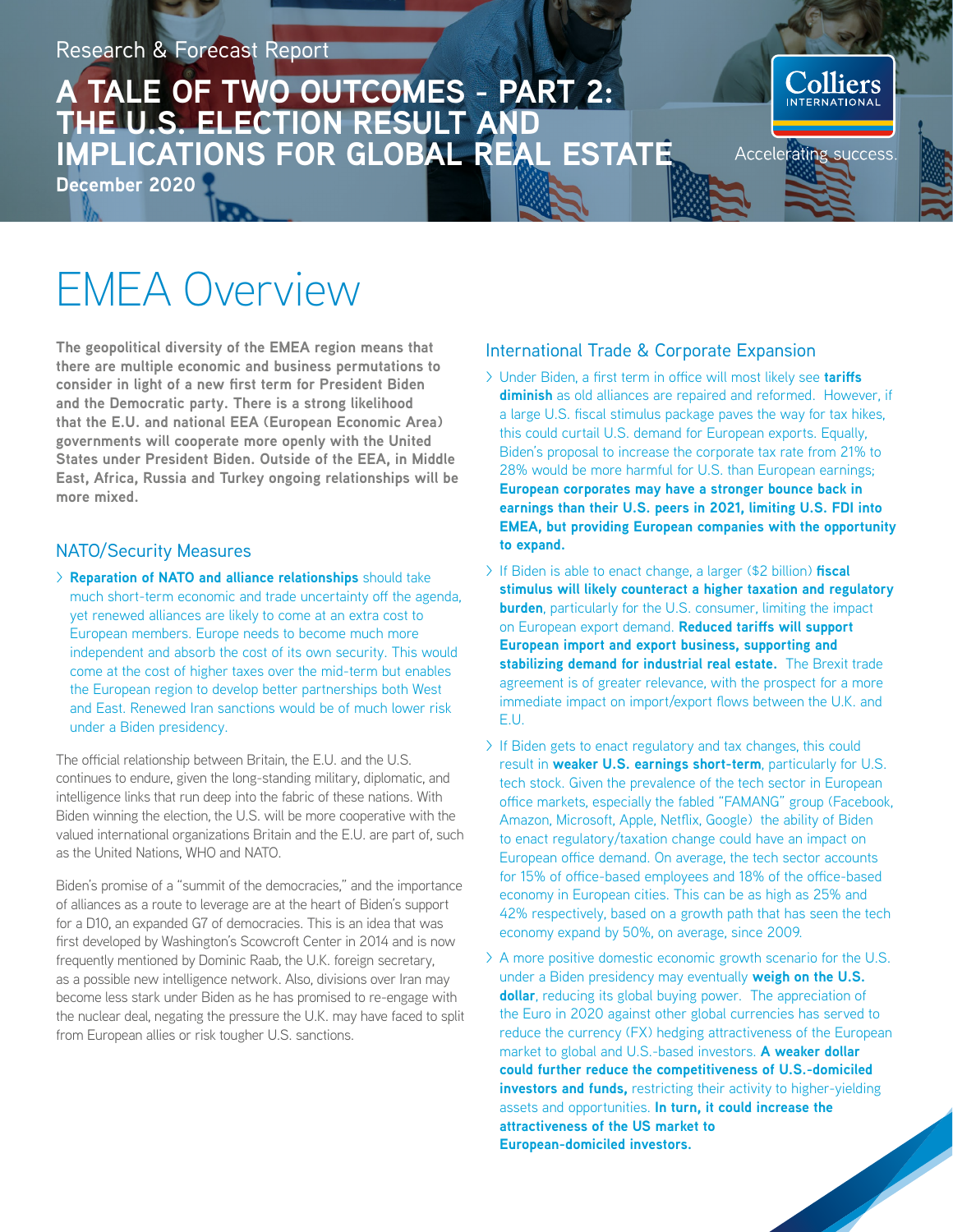## **TALE OF TWO OUTCOMES - PART 2: THE U.S. ELECTION RESULT AND IMPLICATIONS FOR GLOBAL REAL ESTATE**

**December 2020**

#### **Tech sector GDP growth by city, 2009-2020**



Source: Colliers/Oxford Economics

The transatlantic trade dispute has continued to rumble on in 2020, with the World Trade Organization recently approving the E.U.'s plan to place tariffs on \$4 billion of U.S. exports over illegal government aid handed by Washington to Boeing, the aircraft maker. Biden's camp has made it clear that it would take concrete steps to end what they call Trump's "artificial trade war" with the E.U. while working to address imbalances in trade between the partners.

Equally, Biden has expressed concern about the potential impact of Britain's departure from the E.U. could have on Ireland's economy and Northern Ireland's security, which will have some bearing on

the UK/EU trade deal. However, UK Prime Minister Boris Johnson's wider foreign policy goals are much more aligned with Biden, suggesting a bilateral relationship between the U.S. and U.K. can fit a wider transatlantic alliance with the E.U. The U.K. has already taken the opportunity to simplify/eliminate certain tariffs and E.U. nations have reduced their exposure to the U.K. market. If the EU/ UK trade agreement cannot be settled quickly and amicably, there would be a negative impact on E.U. and U.K. economies, as the cost of goods between the two rises under WTO standards. For the U.K., a more favorable trade deal with the U.S. could take longer as a result.

liers

Accelerating success